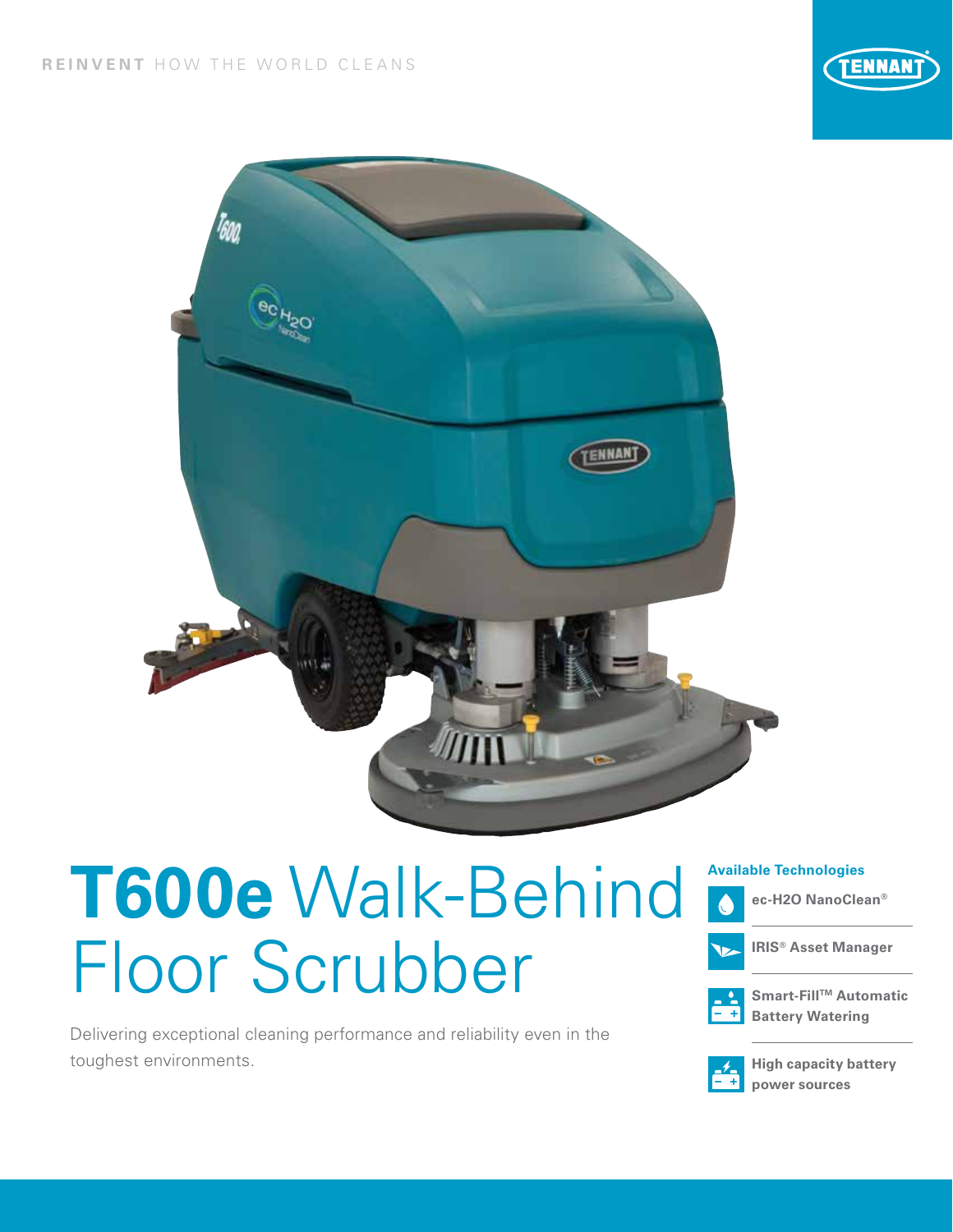# Productive & Versatile













#### **1. Yellow Debris Tray**

Helps prevent machine clogging.

#### **2. Productivity-Boosting**

Maximize battery life and run-time with the optional Smart-Fill™ automatic battery watering system.

### **3. Yellow Touch Points**

Save time and ensure proper maintenance with yellow touch points.

#### **4. Squeegee Integrated P-trap**

Virtually eliminate water drips after cleaning with an integrated p-trap.

#### **5. Recovery Hose**

Pinch-style recovery hose helps control dirty water flow.

#### **6. DiamabrushTM Technology**

Help floors battered by grime and filth look like-new with optional Diamabrush tools.

#### **Get the Performance You Need**

The T600e scrubbers have multiple machine head types to fit your cleaning applications and optimize cleaning performance for specific areas.



**Cylindrical:** 28 in / 700 mm & 32 in / 800 mm



**Orbital:** 28 in / 700 mm



**Dual disk:** 28 in / 700 mm & 32 in / 800 mm & 36 in / 900 mm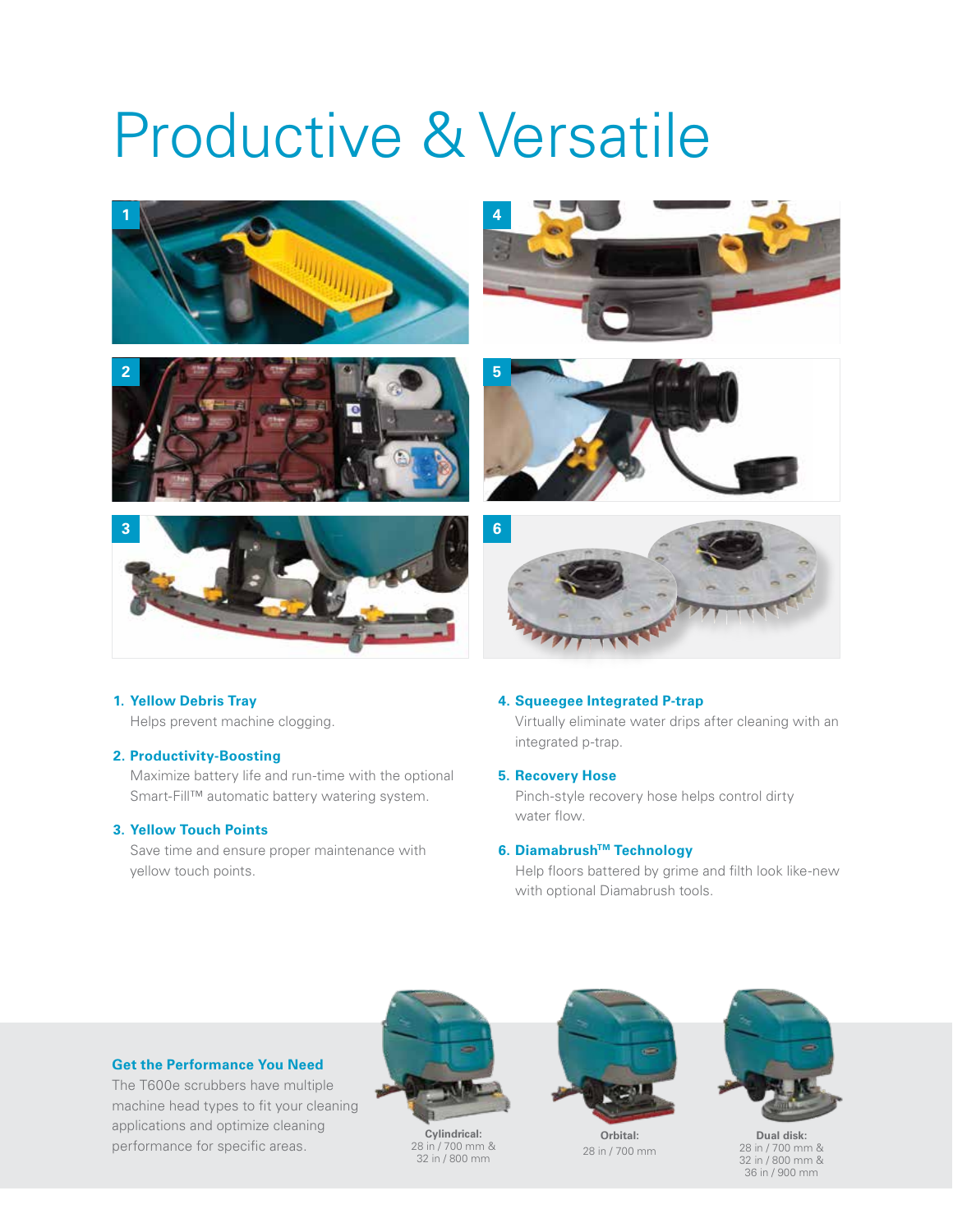# Inside the **T600e**



#### **1. Simplify Operation**

Easy-to-understand controls featuring variable speed control bail, propel toggle and speed setting within easy reach.

#### **2. Convenient Charger**

Charge anywhere with the convenient on-board charger.

#### **3. Foot Activated Squeegee**

Easily and ergonomically lower and raise the foot activated squeegee.

#### **4. Drain Tube**

Safely control the removal of excess fluids via the battery compartment drain tube.

#### **5. Easy Access**

To solution filter bowl makes cleanout simple and quick.

#### **6. Foam Filled or Pnematic Tires**

Increase traction with tires with enhanced grip.

#### **7. Yellow Plunger**

Easily remove scrub head brushers with yellow plunger